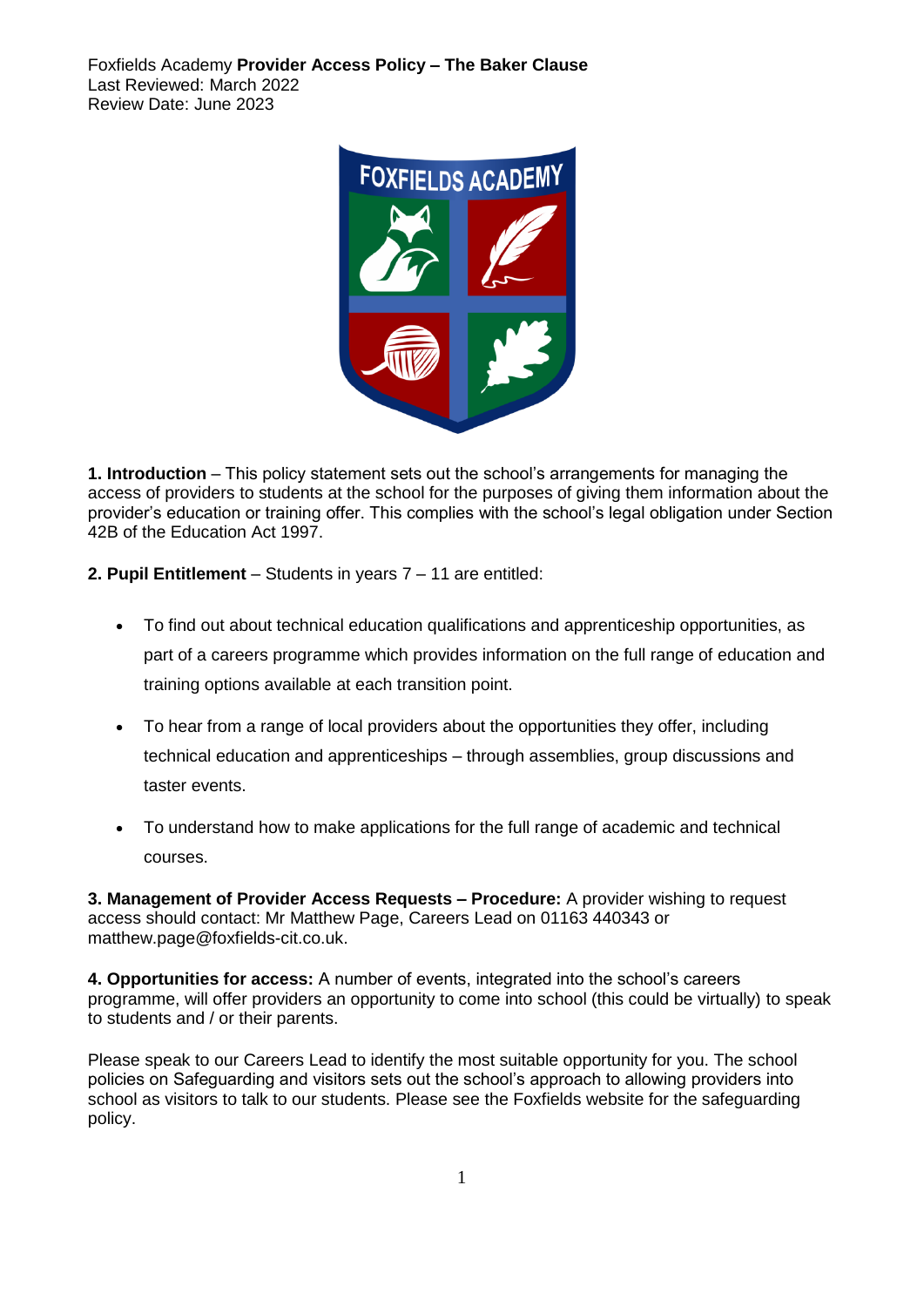## **Opportunities for Access – An overview of schedule**

|                   | <b>Autumn Term</b>                                                                                                                                                                         | <b>Spring Term</b>                                                                                       | <b>Summer Term</b>                                                                                                  |
|-------------------|--------------------------------------------------------------------------------------------------------------------------------------------------------------------------------------------|----------------------------------------------------------------------------------------------------------|---------------------------------------------------------------------------------------------------------------------|
| Year <sub>8</sub> | Post 16 event - local FE<br>colleges/Post 16<br>providers/ Apprenticeships<br>/ Supported Internships.<br>Assembly, Tutor time and<br>curriculum opportunities.                            | Assembly, Tutor time and<br>curriculum opportunities.                                                    | Assembly, Tutor time and<br>curriculum opportunities.<br>Parent and carer open<br>days.                             |
| Year 9            | Post 16 event - local FE<br>colleges/Post 16<br>providers/ Apprenticeships<br>/ Supported Internships.<br>Assembly, Tutor time and<br>curriculum opportunities.                            | Assembly, Tutor time and<br>curriculum opportunities.                                                    | Assembly, Tutor time and<br>curriculum opportunities.<br>Parent and carer open<br>days.                             |
| Year 10           | Post 16 event - local FE<br>colleges/Post 16<br>providers/ Apprenticeships<br>/ Supported Internships.<br>Assembly, Tutor time and<br>curriculum opportunities.<br>Local college open days | Assembly, Tutor time and<br>curriculum opportunities.<br>Post 16 open days/events<br>and taster sessions | Assembly, Tutor time and<br>curriculum opportunities.<br>Parent and carer open<br>days.<br>Post 16 taster sessions. |
| Year 11           | Post 16 event - local FE<br>colleges/Post 16<br>providers/ Apprenticeships<br>/ Supported Internships.<br>Assembly, Tutor time and<br>curriculum opportunities.<br>Local college open days | Assembly, Tutor time and<br>curriculum opportunities.<br>Post 16 open days/events<br>and taster sessions | Assembly, Tutor time and<br>curriculum opportunities.<br>Parent and carer open<br>days.<br>Post 16 taster sessions  |

**5. Premises and facilities –** The school will make the Sports Hall. Meeting rooms or classroom(s) available for discussions between the provider and students, as appropriate to the activity.

The school will also make available IWB's and other specialist equipment to support provider presentations. The use of Microsoft Teams can also be arranged if required. This will all be discussed and agreed in advance of the visit with the Careers Lead or a member of the pastoral team.

Providers are welcome to leave a copy of their prospectus or other relevant course literature at the main reception or provide an electronic copy to the careers lead. The area is available to students during the school day.